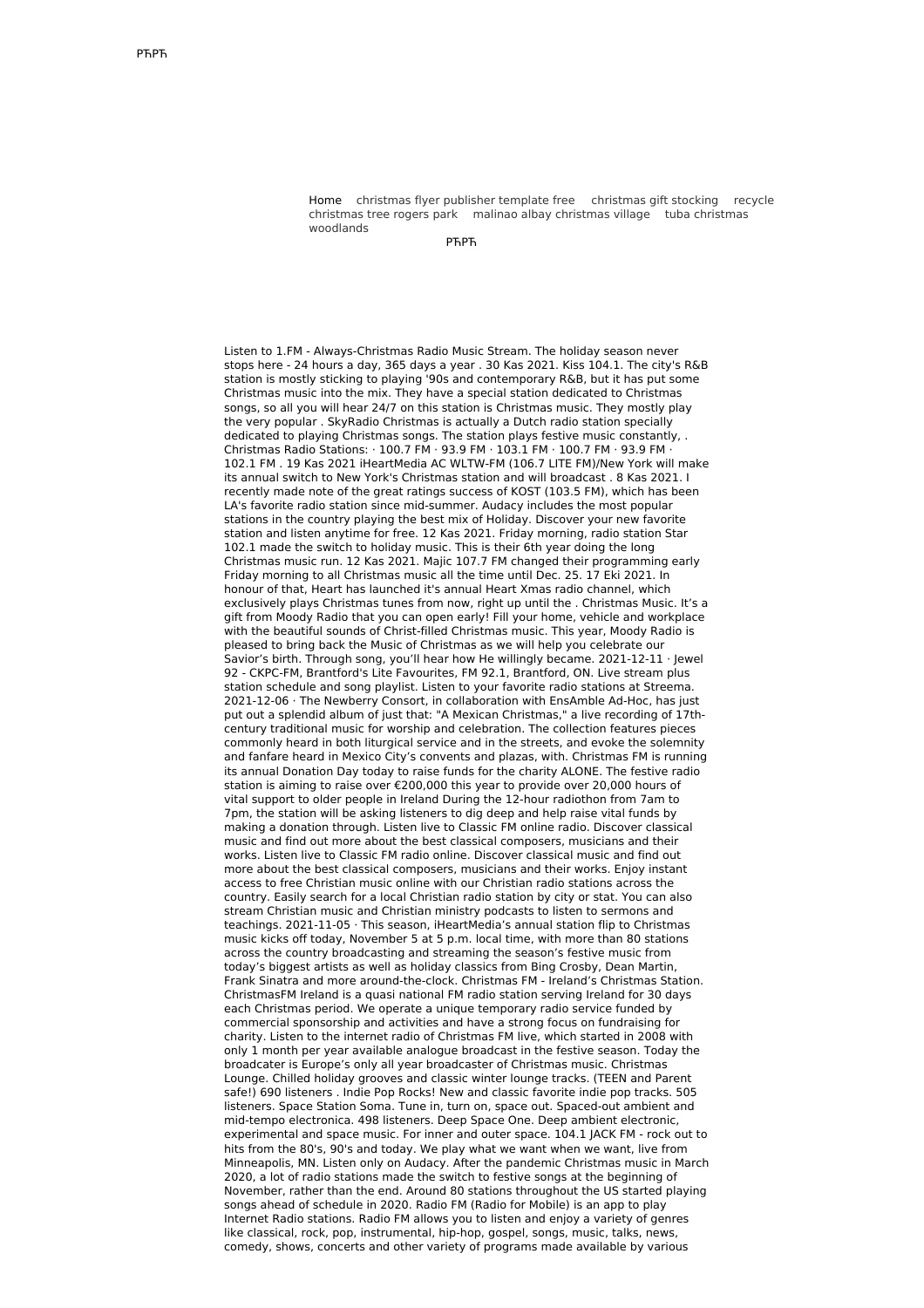Internet Radio Broadcasters across the world. [Get in the holiday mood with Christmas themed. 2021-11-19 · Just in time to get you into the holiday spirit, WLTW 106.7 Lite FM switched to its annual all-holiday music format. The station made the switch on Friday, Nov. 19 at 5 p.m. playing Christmas. 2016-05-31 · Read on to find the most popular times to start playing Christmas music on a radio station. When Do Radio Stations Start Christmas Music? In the USA it's generally accepted that the real Christmas countdown begins the day after Thanksgiving and radio stations will begin to playlist Xmas tunes to get listeners into the festive spirit. Some start as early as the day after Halloween! Most. Check out the latest music news, celebrity gossip and catch up with your favourite presenters - including Roman Kemp on Capital Breakfast. 2021-11-30 · These Atlanta radio stations are playing Christmas music. Caption . Georgia is home , to the number one Christmas town, in America.Helen has been ranked first out of. 2021-11-01 · IDAHO FALLS – The sounds of Christmas are back in eastern Idaho. As of Monday morning, KLCE 97.3 FM is now playing Christmas music 24/7 through the end of the year. Classy 97 has traditionally. Department Store Christmas. Holiday Elevator Music from a more innocent time. (Specials) Jolly Ol' Soul. Where we cut right to the soul of the season. Xmas in Frisko. SomaFM's wacky and eclectic holiday mix. Not for the easily offended. Christmas Rocks! Have your self an indie/alternative holiday season! Christmas Lounge. Chilled holiday grooves and classic winter lounge tracks. (TEEN and. The most popular radio stations are on top of the list, and you can find something special for yourself by searching by genre or country. The box on the right-hand side shows the currently broadcast tracks. You can switch between stations simply by clicking on the tracks you want to hear. The best music on earth. 24/7. Your favourite national and local stations in one place. Stations; Podcasts; Shows; Premium; Search. Sign in. Featured Stations. Absolute Radio. The No Repeat Guarantee . KISS. Michael. Magic Radio. 100% Christmas Afternoons with Emma B. Planet Rock. Darren Redick. Hits Radio. Greg Burns. Greatest Hits Radio. Debbie Mac. Scala Radio. Debussy -. Live Maine radio stations online. Listen to your favorite Maine music for free at Onlineradiobox.com. Brenda Lee Rockin' Around the Christmas Tree: The Police Every Breath You Take: Whitesnake Here I Go Again: José Feliciano Feliz Navidad: The Weeknd Blinding Lights: Ed Sheeran Bad Habits: TOP artists . Elton John: Elvis Presley: Earth, Wind & Fire: The Beach Boys: Rod Stewart: Eagles. Listen on FM in Ireland – FM services are live from November 28th to December 27th only each year. Visit our FM Frequencies for Ireland page here for full details of all our FM frequencies and locations for Ireland.. You can listen to all our Christmas radio stations on our Radio Player, on any device. 2021-11-29 · The Armadillo Christmas Bazaar is back! A new rendition of an Austin tradition 12/17- 12/19 from 10am-5:30pm. A new rendition of an Austin tradition 12/17. We are playing ALL Christmas Music! Ask your smart speaker to play 95.9 CHFM. We have a WINNER! Dave just won \$14,000 with our \$40,000 Guess the Laugh contest! Win CASH from SANTA! Win up to a \$1000 CASH with What's In Santa's Bag! #YYCToyAngels Help us, help families in need this holiday season! Get Social with 95.9 CHFM . Get Social with 95.9 CHFM. Latest Stories. Trevor Noah. 2011-12-15 · The JOY FM plays the best in Christian Contemporary Music and has been serving Georgia since 1981. Tune in for the Morning Cruise with Dave, Bill, & Carmen, then catch Jerry Williams and The Jayar Show in the afternoons. Listen to more stations from Cool FM. Cool Old Skool. Non stop music. The best of Cool FM. Pete Snodden in the Morning. Cool Drive with John Kearns. Melissa Riddell. View all shows. Latest from Cool FM. Featured; Win; News; Sport ; Can you be a Secret Santa for local TEENren with Mission Christmas? Charity Events. Nominate your 2021 heroes for Cool FM's Late Late Breakfast Show. Seasonal. On November 17, 2015, KFMB-FM dropped its regular Jack FM programming and began stunting with all-Christmas music as "Jack Frost"; the station launched a mainstream rock format on January 4, 2016. On February 28, 2014, CFLT-FM in Halifax, Nova Scotia flipped formats to Jack FM becoming the latest Rogers radio station to adopt the Jack branding. 2021-12-12 · WOCQ-FM HD2. We have 60 radio stations playing Christmas..pls .m3u No Web Player .pls.m3u popup : Sunny 105 - Feel Good Christmas Variety Carrie Underwood - Hark! The Herald Angels Sing - Single Genres: christmas holiday 70s 80s 90s classic 48 Listeners 112 Kbps.pls .m3u No Web Player .pls.m3u popup : Y Country - Today's Best Country Mitchell Tenpenny - Snow Angels Genres: country christmas 12. News 19 hours ago Kim Kardashian hired a piano player to wake her TEENs up with Christmas music, all month long Covid Updates from KNX News 97.1 FM Khloé Kardashian, daughter test positive for COVID: 'Luckily I have been vaccinated'.

**Introduction Demonstration** 

- download classical guitar [christmas](http://foto-ms.pl/detail/news/672957/chrismas/) sheet music
- best [christmas](http://foto-ms.pl/detail/news/697047/chrismas/) hymns
- starbucks [christmas](http://foto-ms.pl/detail/news/993502/chrismas/) gifts 2013